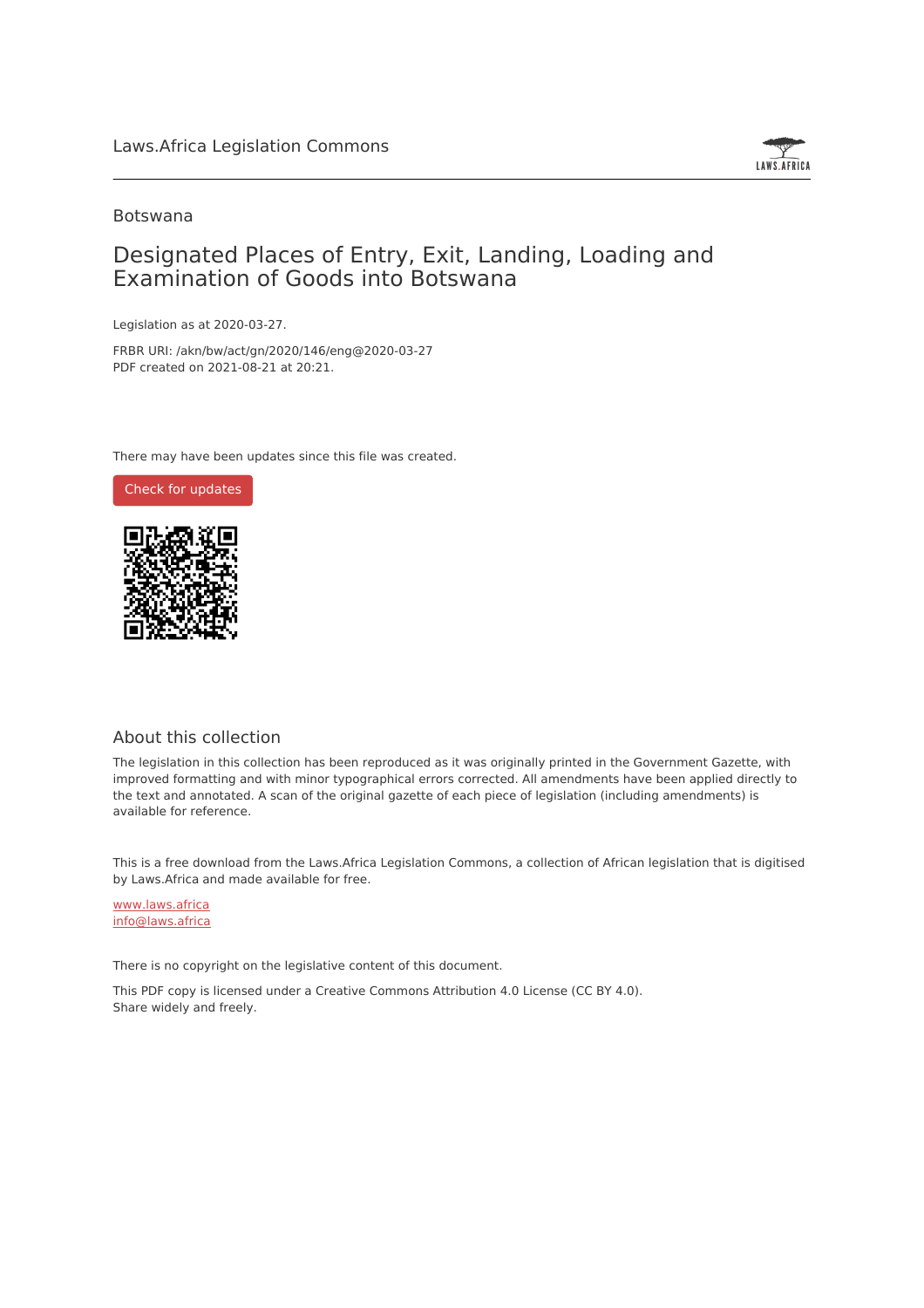# **Table of Contents**

| Designated Places of Entry, Exit, Landing, Loading and Examination of Goods into Botswana |   |
|-------------------------------------------------------------------------------------------|---|
| Government Notice 146 of 2020                                                             | 3 |
| Border posts                                                                              | 3 |
| Rail entry points                                                                         | 3 |
| Airports                                                                                  | 3 |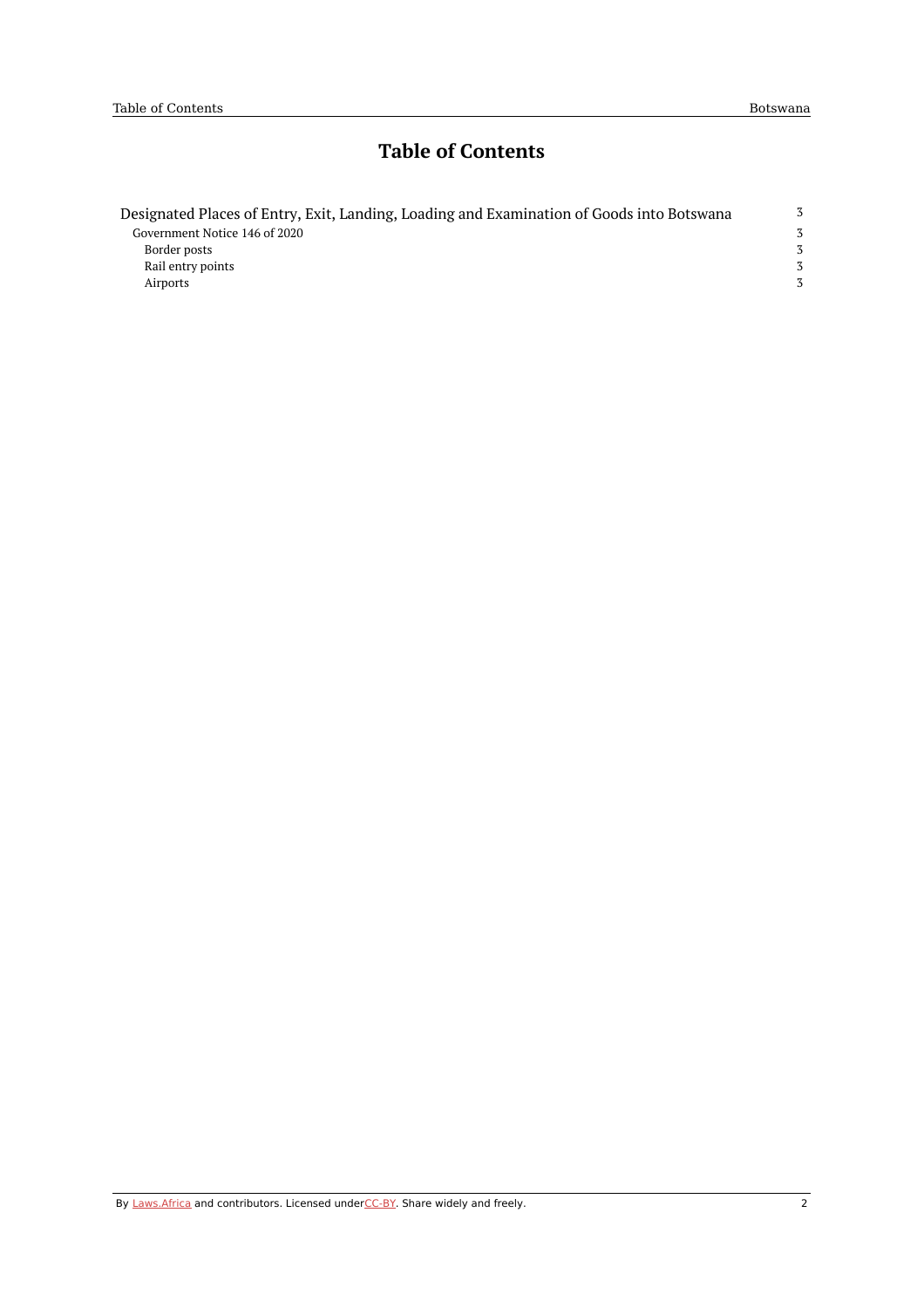### **Botswana**

# <span id="page-2-1"></span><span id="page-2-0"></span>**Designated Places of Entry, Exit, Landing, Loading and Examination of Goods into Botswana**

# **Government Notice 146 of 2020**

Published in [Government](https://commons.laws.africa/akn/bw/act/gn/2020/146/media/publication/bw-act-gn-2020-146-publication-document.pdf) Gazette no. 29 on 27 March 2020 **Assented to on 27 March 2020**

#### **Commenced on 27 March 2020**

#### *[Up to date as at 27 March 2020]*

IN RECOGNITION of the risk posed by the COVID-19 pandemic and in the exercise of the powers conferred on the Commissioner General by section 53 (2) of the Customs Act, the following Notice is hereby made —

- (a) the following essential goods shall be imported by licensed suppliers only —
	- (i) commercial goods,
	- (ii) medical equipment and supplies including sanitisers, surgical gloves, soap, antiseptics, bleach, surgical spirit, methylated spirit, disinfectants, baby wipes, wet wipes and face masks, and
	- (iii) pharmaceutical supplies.
- (b) the following border gates are hereby declared as places of entry, exit, landing, loading and examinations of goods into Botswana —

### *Border posts*

- <span id="page-2-2"></span>(i) Kasane Immigration office,
- (ii) Kazungula Road,
- (iii) Kazungula Ferry,
- (iv) Mamuno,
- (v) Martin's Drift,
- (vi) Mohembo,
- (vii) Ngoma,
- (viii) Pioneer,
- (ix) Ramatlabama,
- (x) Ramokgwebana, and
- <span id="page-2-3"></span>(xi) Tlokweng,

## *Rail entry points*

- (i) Ramatlabama, and
- <span id="page-2-4"></span>(ii) Vakaranga,

#### *Airports*

(i) PG Matante International,